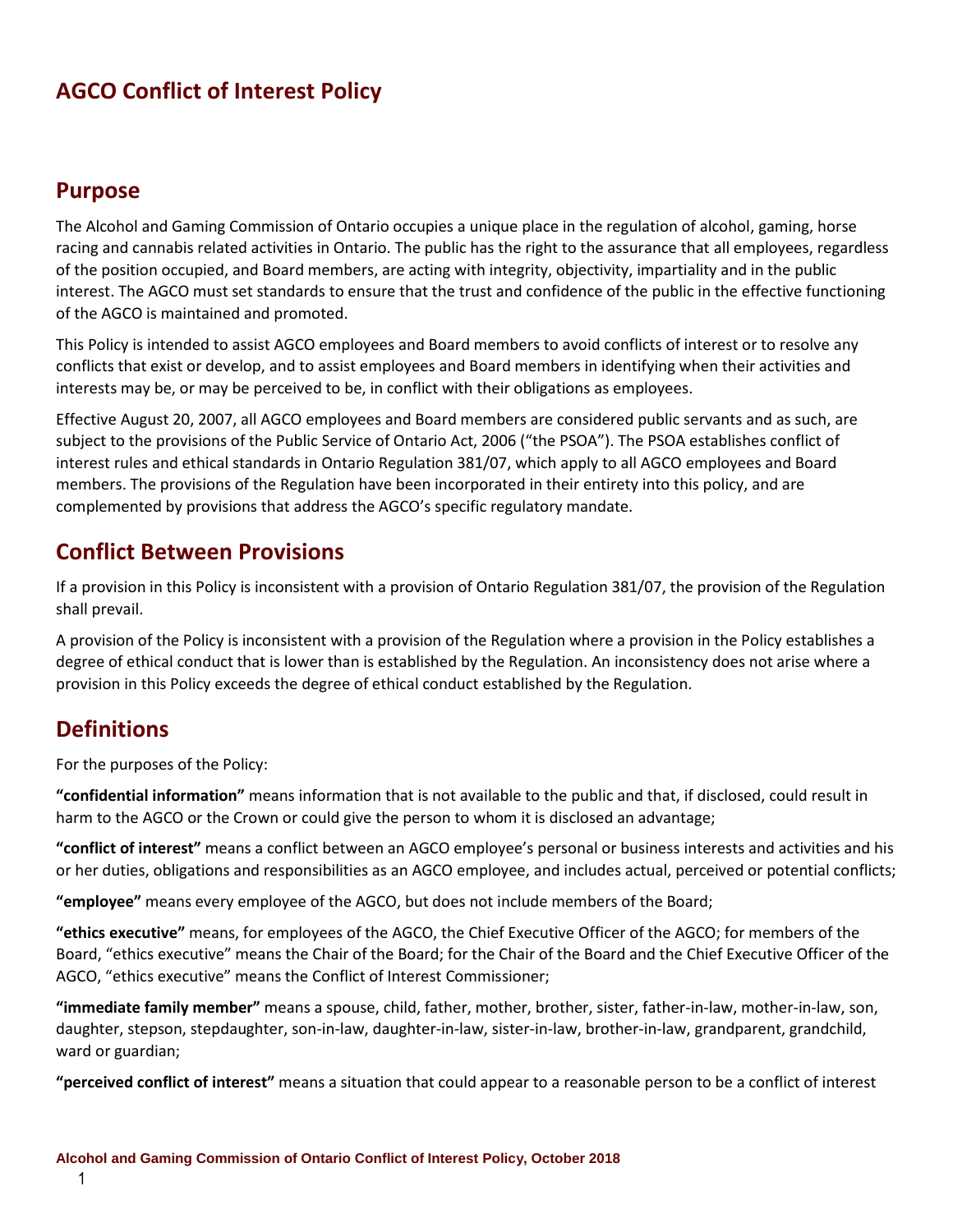**"potential conflict of interest"** means that there is a potential that a situation may become an actual or perceived conflict;

**"gift"** includes a benefit of any kind;

**"spouse"** means a spouse as defined in section 1 of the Family Law Act, and for greater certainty, means either of two persons who,

are married to each other,

have together entered into a marriage that is voidable or void, in good faith on the part of a person relying on this clause to assert any right, or

live together in a conjugal relationship outside marriage.

In the definition of "spouse", a reference to marriage includes a marriage that is actually or potentially polygamous, if it was celebrated in a jurisdiction whose system of law recognizes it as valid.

## **PART A: RULES THAT APPLY TO CURRENT EMPLOYEES AND BOARD MEMBERS**

### **Prohibited Gaming Activities**

AGCO employees and Board members are prohibited from participating in any games of chance/lottery schemes licensed by municipalities, First Nations in Ontario or by the Registrar, or conducted, managed or operated by the Ontario Lottery and Gaming Corporation. Details can be found in Appendix B and Appendix C. AGCO employees and Board members are also prohibited from placing bets on horse races in Ontario as described in Appendix B.

### **Benefiting self, spouse or children**

An AGCO employee or Board member shall not use or attempt to use his or her employment by the AGCO or appointment to the Board to directly or indirectly benefit himself or herself or his or her spouse or children.

An AGCO employee or Board member shall not allow the prospect of his or her future employment by a person or entity to detrimentally affect the performance of his or her duties to the AGCO and the Crown.

## **Accepting gifts**

An AGCO employee or Board member shall not accept a gift from any of the following persons or entities if a reasonable person might conclude that the gift could influence the public servant when performing his or her duties to the AGCO and the Crown:

A person, group or entity that has dealings with the AGCO.

A person, group or entity to whom the public servant provides services in the course of his or her duties to the AGCO.

A person, group or entity that seeks to do business with the AGCO.

This rule shall not operate to prevent an AGCO employee or Board member from accepting a gift of nominal value given as an expression of courtesy or hospitality if doing so is reasonable in the circumstances.

An AGCO employee or Board member who receives a gift in the circumstances described in this rule shall notify his or her ethics executive.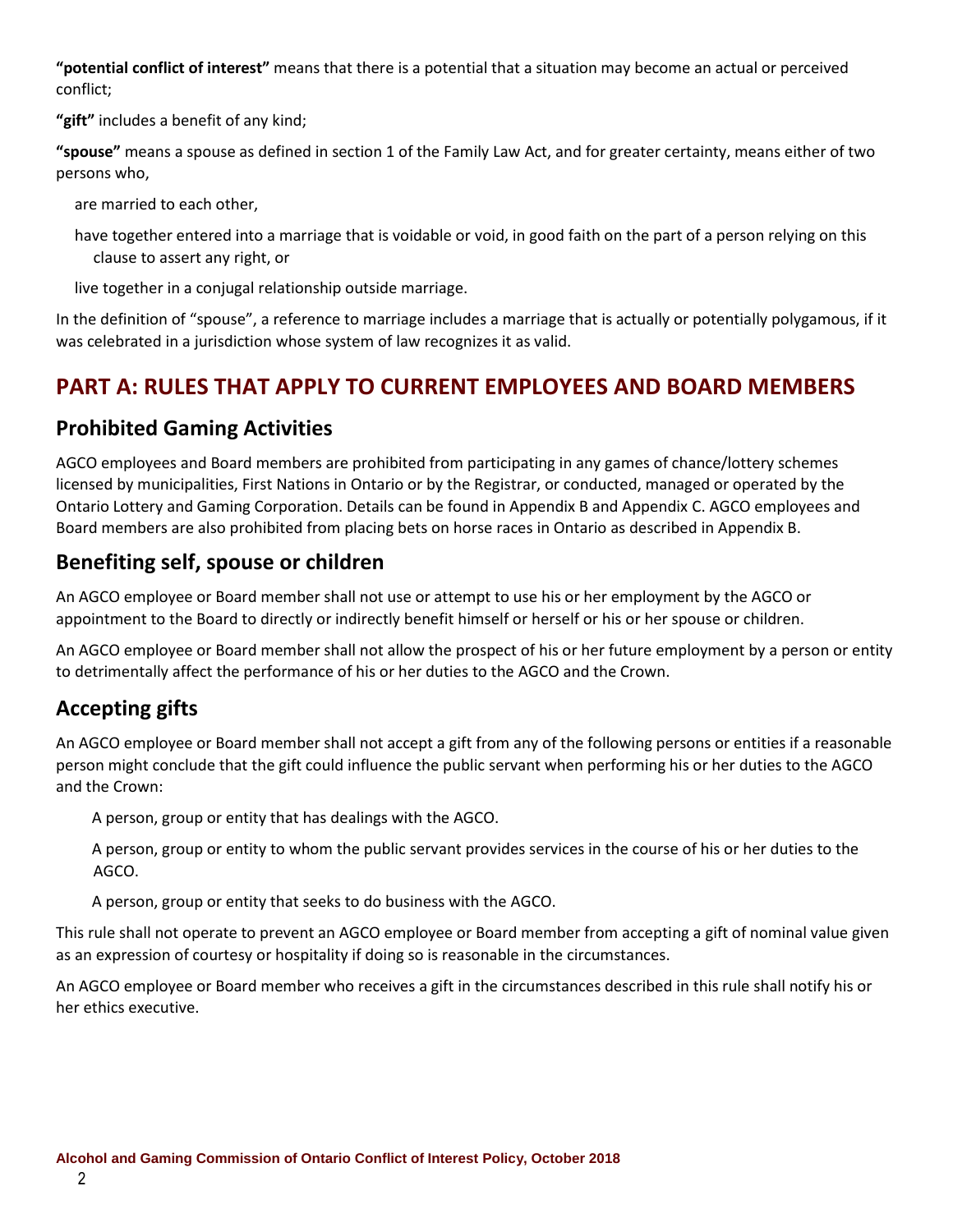## **Disclosing confidential information**

An AGCO employee or Board member shall not disclose confidential information obtained during the course of his or her appointment to the Board or employment by the AGCO, to a person or entity unless the Board member or employee is authorized to do so by law or by the AGCO or by the Crown.

An AGCO employee or Board member shall not use confidential information in a business or undertaking outside his or her work for the AGCO.

An AGCO employee or Board member shall not accept a gift directly or indirectly in exchange for disclosing confidential information.

### **Giving preferential treatment**

When performing his or her duties to the AGCO and the Crown, an AGCO employee or Board member shall not give preferential treatment to any person or entity, including a person or entity in which the AGCO employee or a member of his or her family or a friend has an interest. When performing his or her duties to the AGCO, an AGCO employee or Board member shall endeavour to avoid creating the appearance that preferential treatment is being given to a person or entity that could benefit from it.

An AGCO employee or Board member shall not offer assistance to a person or entity in dealing with the AGCO other than assistance given in the ordinary course of his or her employment or appointment.

### **Hiring family members**

An AGCO employee or Board member shall not, on behalf of the AGCO, hire his or her spouse, child, parent or sibling.

An AGCO employee or Board member shall not, on behalf of the AGCO, enter into a contract with his or her spouse, child, parent or sibling or with a person or entity in which any of them has a substantial interest.

An AGCO employee or Board member who hires a person on behalf of the AGCO shall ensure that the person does not report to, or supervise the work of, the person's spouse, child, parent or sibling.

An AGCO employee or Board member who reports to, or supervises the work of, his or her spouse, child, parent or sibling shall notify his or her ethics executive.

### **Engaging in business, etc.**

An AGCO employee or Board member shall not become employed by or engage in a business or undertaking outside his or her employment or appointment in any of the following circumstances:

- If the employee's or Board member's private interests in connection with the employment or undertaking could conflict with his or her duties to the AGCO and the Crown.
- If the employment or undertaking would interfere with the employee's or Board member's ability to perform his or her duties to the AGCO and the Crown.
- If the employment is in a professional capacity and is likely to influence or detrimentally affect the employee's or Board member's ability to perform his or her duties to the AGCO and the Crown.
- If the employment would constitute full-time employment for another person. However, this paragraph does not apply with respect to an employee who is employed part-time by the AGCO or to a Board member appointed parttime to the Board. This paragraph also does not apply with respect to an employee who is on an authorized leave of absence from his or her position, but only if the employment is not contrary to or inconsistent with the terms of the leave of absence.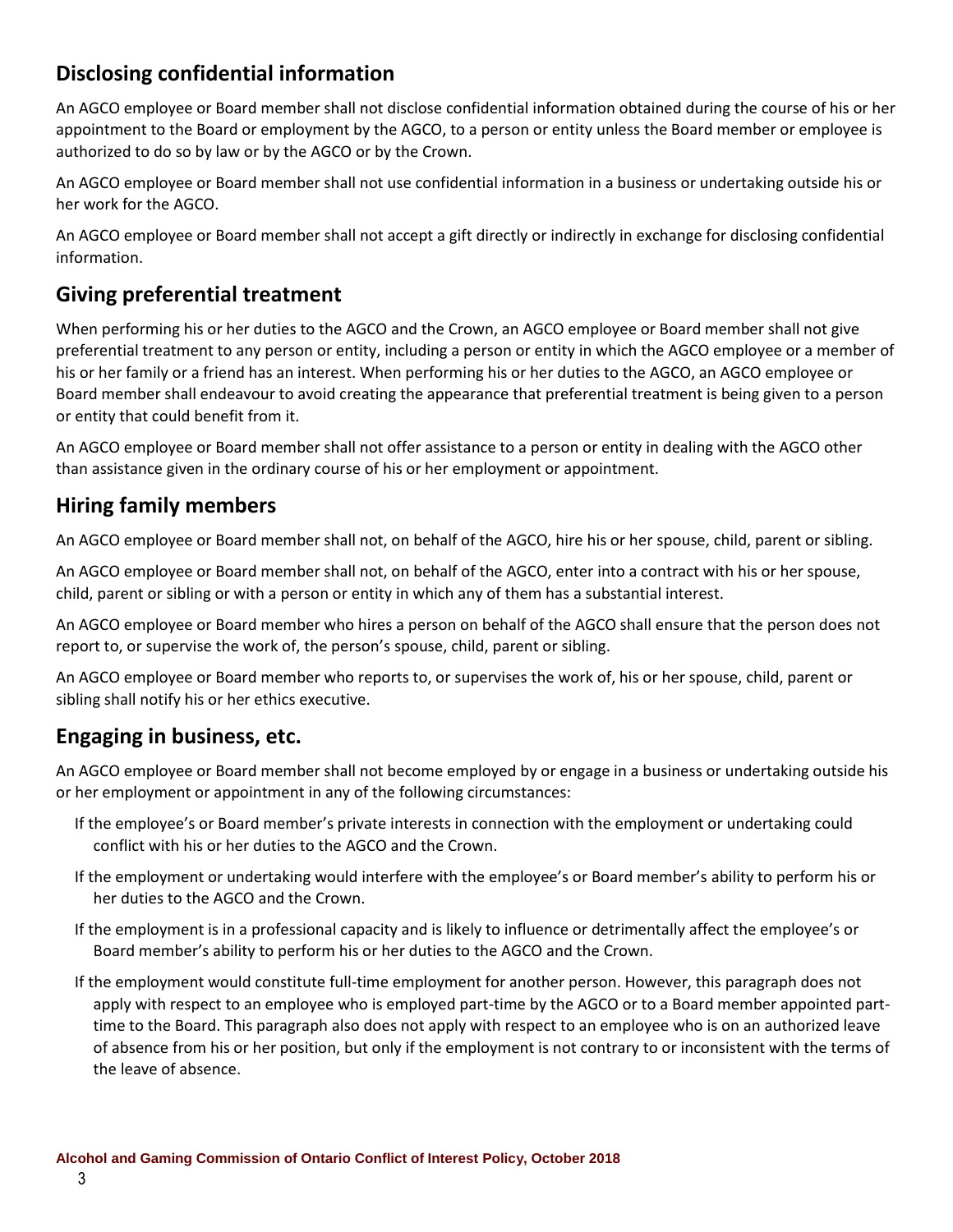- If, in connection with the employment or undertaking, any person would derive an advantage from the employee's employment with the AGCO or the Board member's appointment to the AGCO Board.
- If AGCO or government premises, equipment or supplies are used in the employment or undertaking.

### **Participating in decision-making**

An AGCO employee or Board member shall not participate in decision-making by the AGCO with respect to a matter that the employee or Board member is able to influence in the course of his or her duties if the employee or Board member could benefit from the decision.

This rule does not apply if the employee or Board member obtains the prior approval of his or her ethics executive to participate in decision-making by the AGCO with respect to the matter.

An AGCO employee or Board member who, in the course of his or her employment or appointment, is a member of a body or group shall not participate in, or attempt to influence, decision-making by the body or group with respect to a matter if the employee or Board member could benefit from the decision or if, as a result of the decision, the interests of the body or group could conflict with the interests of the AGCO.

An AGCO employee or Board member described in the previous paragraph shall inform the body or group if the circumstances described in that paragraph exist.

### **Matters That Might Involve the Private Sector (also see Appendix D)**

### **Financial Declarations**

When an AGCO employee or Board member begins work on a matter that might involve the private sector, as defined in section 10 of Ontario Regulation 381/07, he or she must make a financial declaration to the Conflict of Interest Commissioner in accordance with section 11 of Ontario Regulation 381/07. He or she is also subject to the restrictions on certain purchases as set out in section 12 of Ontario Regulation 381/07.

### **Reporting Requirements**

Where there is a conflict of interest (including actual, perceived or potential conflicts), the employee or Board member must identify and disclose, in writing, the nature of the conflict to the ethics executive through his or her immediate supervisor. An employee or Board member must report:

- the names and work locations of any immediate family member who is known by the employee or Board member to work in any of the industries regulated by the AGCO;
- the names and work locations of any other relative or friend of the employee or Board member who resides with the employee or Board member and who is known by the employee or Board member to work in any of the industries regulated by the AGCO;
- any information related to a violation or potential violation of this Policy, even though its significance may be thought to be marginal;
- any situation where a personal benefit might be derived from a matter that the employee or Board member is in a position to influence in the course of performing his or her duties;
- any situation where the employee or Board member would be unable to remain impartial;
- any conflict of interest with the AGCO arising from any outside activities; and
- any gifts or other benefits received by the employee or Board member in the course of his or her duties.

4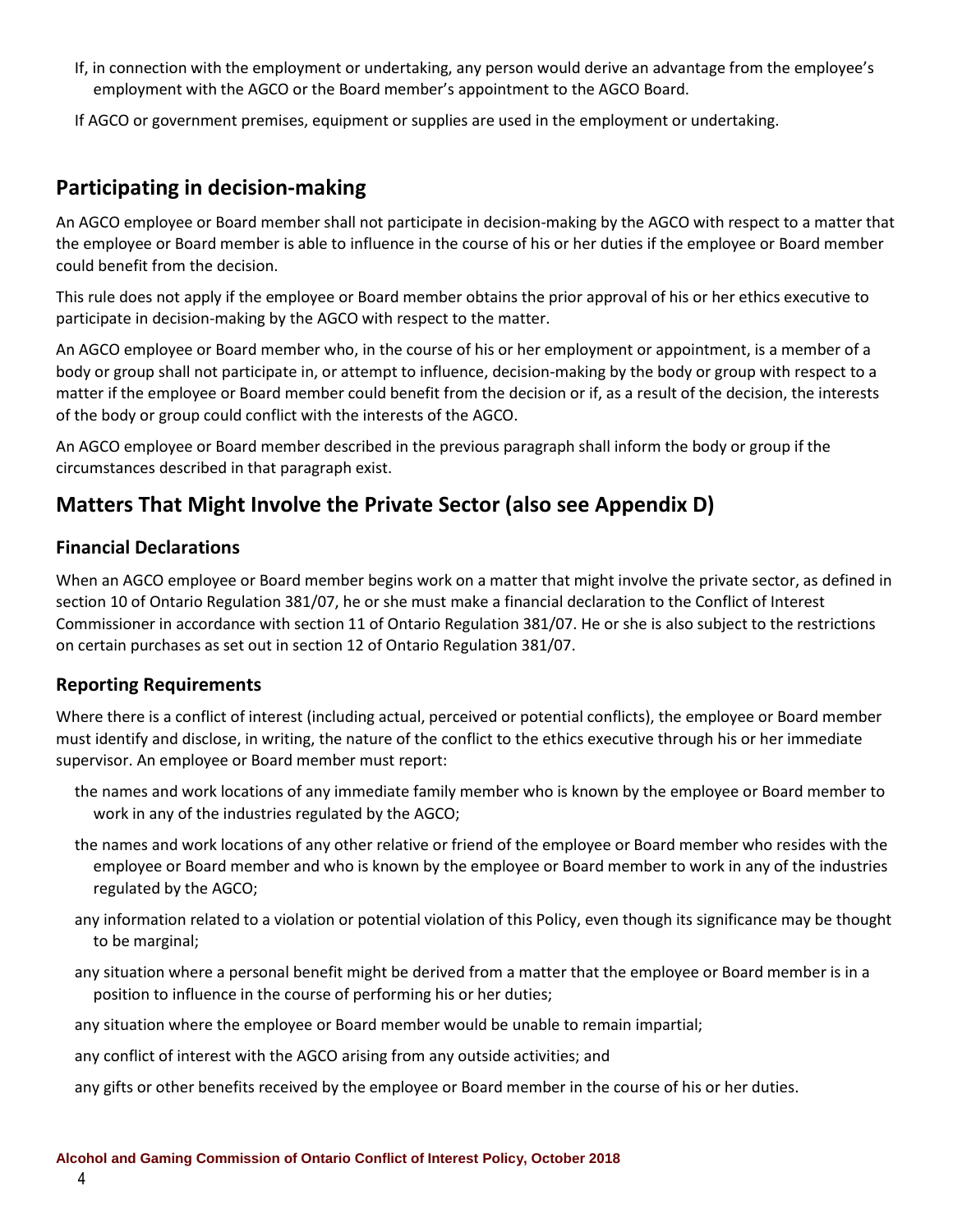## **Disciplinary Action**

Any violation of these rules, including any failure to obtain a specific prior and written consent to depart from the rules where such departure would be permitted, may result in disciplinary action up to and including termination of employment.

### **Examples of Conflict of Interest Situations**

See Appendix A

# **PART B: RULES THAT APPLY TO FORMER AGCO EMPLOYEES AND BOARD MEMBERS**

This Part applies with respect to every former AGCO employee, except that this Part does not apply to former AGCO employees who ceased to be employees prior to August 20, 2007.

In this Part,

**"designated senior position"** means the positions of Chair, Board member, Chief Executive Officer, Chief Operating Officer, Chief Corporate Relations Officer and Corporate Secretary, Chief Administrative Officer, Chief Strategy Officer, General Counsel and Legal Director; and

**"public servant"** shall be understood to include AGCO employees and Board members.

### **Seeking preferential treatment, etc.**

A former AGCO employee or Board member shall not seek preferential treatment by, or privileged access to, public servants who work in a minister's office, a ministry or a public body.

### **Disclosing confidential information**

A former AGCO employee or Board member shall not disclose confidential information obtained during the course of his or her employment or appointment to a person or entity unless he or she is authorized to do so by law or by the AGCO or the Crown.

A former AGCO employee or Board member shall not use confidential information in a business or undertaking.

### **Restriction on lobbying**

This section applies to a former public servant who, immediately before ceasing to be a public servant, was employed in or appointed to a designated senior position.

For 12 months after ceasing to be a public servant, the former public servant shall not lobby any of the following persons on behalf of a public body or another person or entity:

- A public servant who works in a ministry or public body in which the former public servant worked or was a Board member of at any time during the 12 months before he or she ceased to be a public servant.
- The minister of any ministry in which the former public servant worked at any time during the 12 months before he or she ceased to be a public servant.

A public servant who works in the office of a minister described in paragraph 2.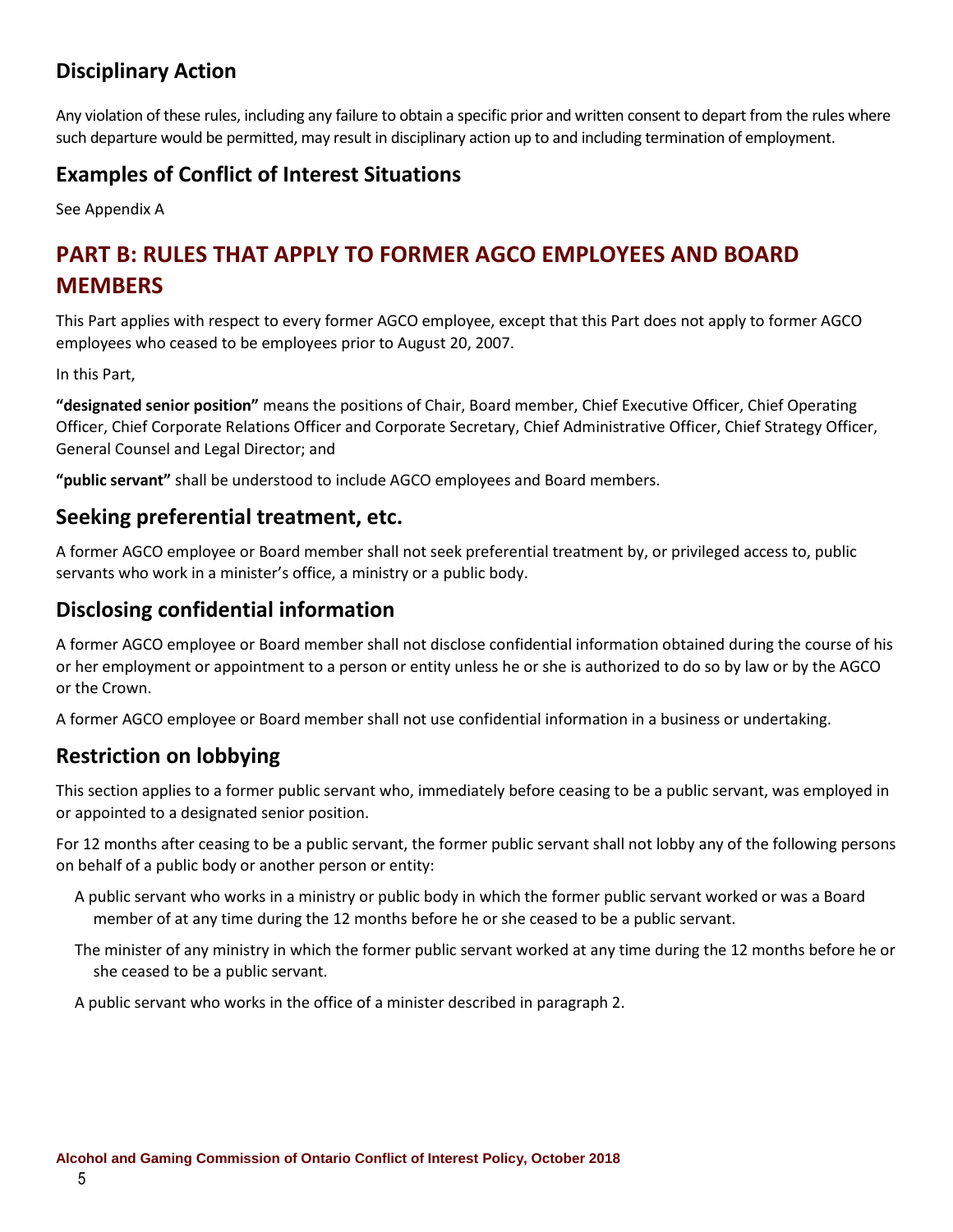### **Restriction on employment, etc.**

This section applies to a former public servant who, immediately before ceasing to be a public servant, was employed in or appointed to a designated senior position and who, at any time during the 12 months before he or she ceased to be employed or appointed as a public servant, in the course of his or her employment as a public servant,

had substantial involvement with a public body or another person or entity; and

had access to confidential information that, if it were to be disclosed to the public body, person or entity could result in harm to the Crown or could give the public body, person or entity an unfair advantage in relation to one or more third parties.

For 12 months after ceasing to be a public servant, the former public servant shall not accept employment with the public body, person or entity or serve as a member of the board of directors or other governing body of the public body, person or entity, except Board members may be reappointed.

### **Restriction re certain transactions**

This section applies to a former AGCO employee or Board member who, when he or she was an AGCO employee or appointee, advised the AGCO about a particular proceeding, negotiation or other transaction.

The former AGCO employee or Board member shall not advise or otherwise assist any public body or any other person or entity in connection with the particular proceeding, negotiation or other transaction until the AGCO ceases to be involved in it.

Despite the preceding paragraph, the former public servant may continue to advise or otherwise assist the AGCO in connection with the particular proceeding, negotiation or other transaction.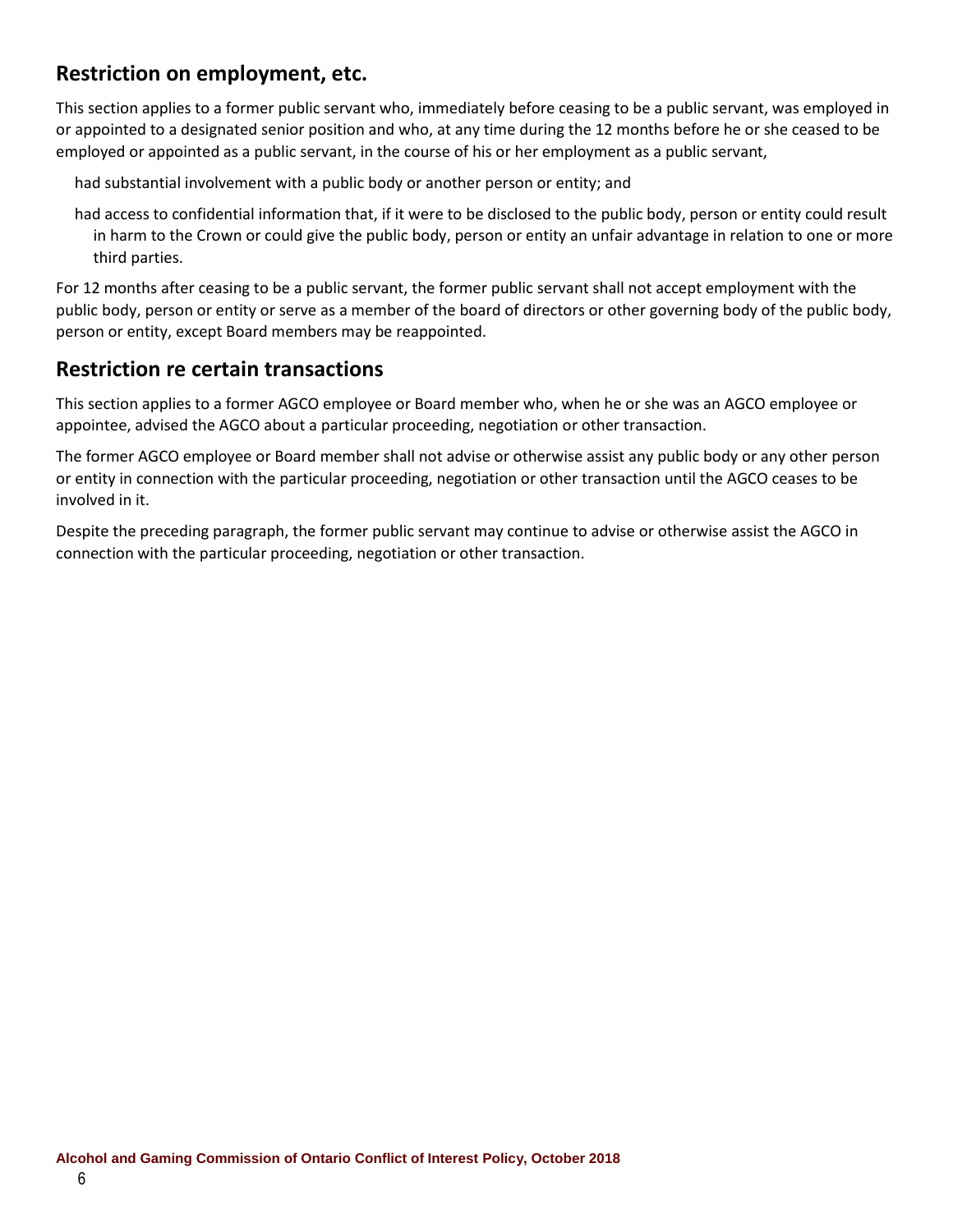## **Appendix A**

### **Examples of Conflict of Interest Situations**

- Where an employee or Board member may influence the decisions of the AGCO in dealing with a business in which he or she or an immediate family member has an interest.
- Where an employee or Board member may influence the decisions of the AGCO in respect of the issuance of a loan, grant, licence, permit or other advantage, when the employee or Board member has a significant responsibility in the affairs of the applicant.
- Where an employee or Board member owns land or other property, the value of which may be influenced by the employee or Board member acting in his or her official capacity.
- Where an employee or Board member accepts favours from an individual, organization or corporation, which deals or may deal with the AGCO.
- Where an employee or Board member uses his or her position with the AGCO or uses confidential information received in the course of his or her employment or appointment in order to obtain a financial gain; e.g.:

to obtain a lower price for a good or service purchased for personal purposes, or

to obtain a legal or beneficial interest in securities of corporations or

to obtain a legal or beneficial interest in a business entity or a commercial operation or in the assets of such an entity or operation.

Where an employee or Board member uses his or her position to influence the action of other AGCO staff for personal gain.

Where an employee or Board member is paid to teach, teaches during work hours (whether paid or not) or uses AGCO information in the classes.

#### **If you have benefited under any of these circumstances, you are required to report an apparent "Conflict of Interest"**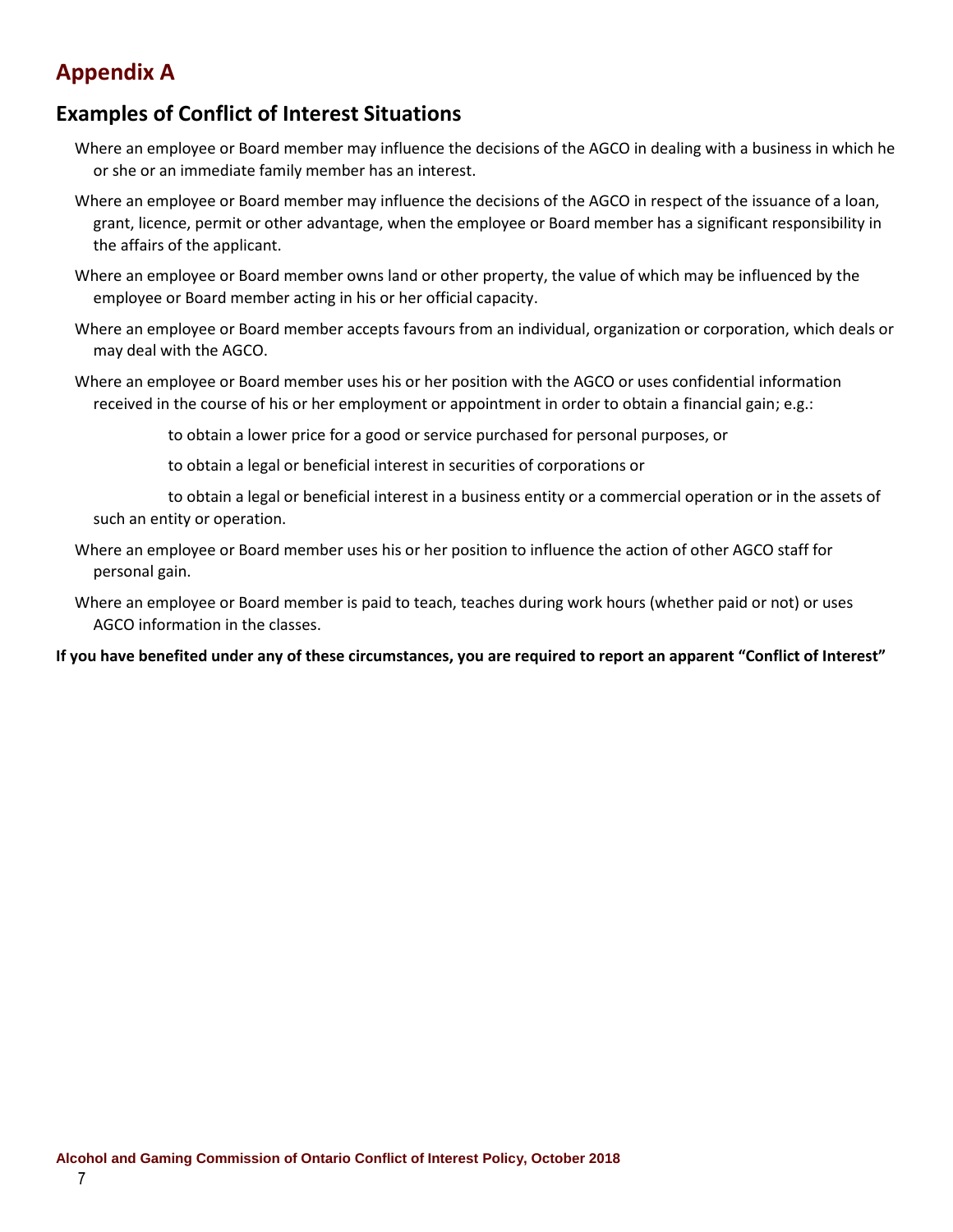# **Appendix B**

# **CONFLICT OF INTEREST POLICY AND PROHIBITED GAMING ACTIVITIES FOR AGCO EMPLOYEES AND BOARD MEMBERS**

AGCO employees and Board members must not play games of chance or lottery schemes licensed in Ontario including pari-mutuel wagering at Ontario racetracks, subject to the exceptions in Appendix C. The reason for this prohibition is that if an AGCO employee or Board member wins a lottery scheme or a wager on a horse race regulated or licensed by the AGCO, there is potential for the general public to perceive that the AGCO employee or Board member was able to influence the outcome of the lottery scheme or horse race, had some type of personal advantage deriving from his or her position or derived some type of personal advantage from his or her position. Furthermore, the AGCO would be in a position in its role as Regulator to potentially oversee the investigation its own employees or Board members, which creates the further potential for the public perception of a conflict of interest. It is the potential for public perception of conflict of interest that our policy addresses.

### **PROHIBITED GAMBLING**

All lottery schemes licensed by Municipalities, and First Nations in Ontario;

- All lottery schemes licensed by the Registrar of Alcohol and Gaming Commission;
- All games of chance and lottery schemes managed, conducted or operated by the Ontario Lottery and Gaming Corporation.
- Placing bets in Ontario on horse racing, whether through a pari-mutuel system or otherwise. This includes betting on horse racing at racing tracks in Ontario or through teletheatres, telephone betting, online betting or any other method of betting on horse racing. This prohibition also includes bets placed while the Board member or AGCO employee is in Ontario on horse racing occurring outside of Ontario.

### **PERMITTED GAMBLING**

The restrictions on gambling apply only to AGCO employees and Board members and not to spouses or other family members. It is not permitted to give a family member or any other person money to purchase a ticket or participate in a game of chance on your behalf.

**If you have any questions about participating in a game of chance, please ask your supervisor.**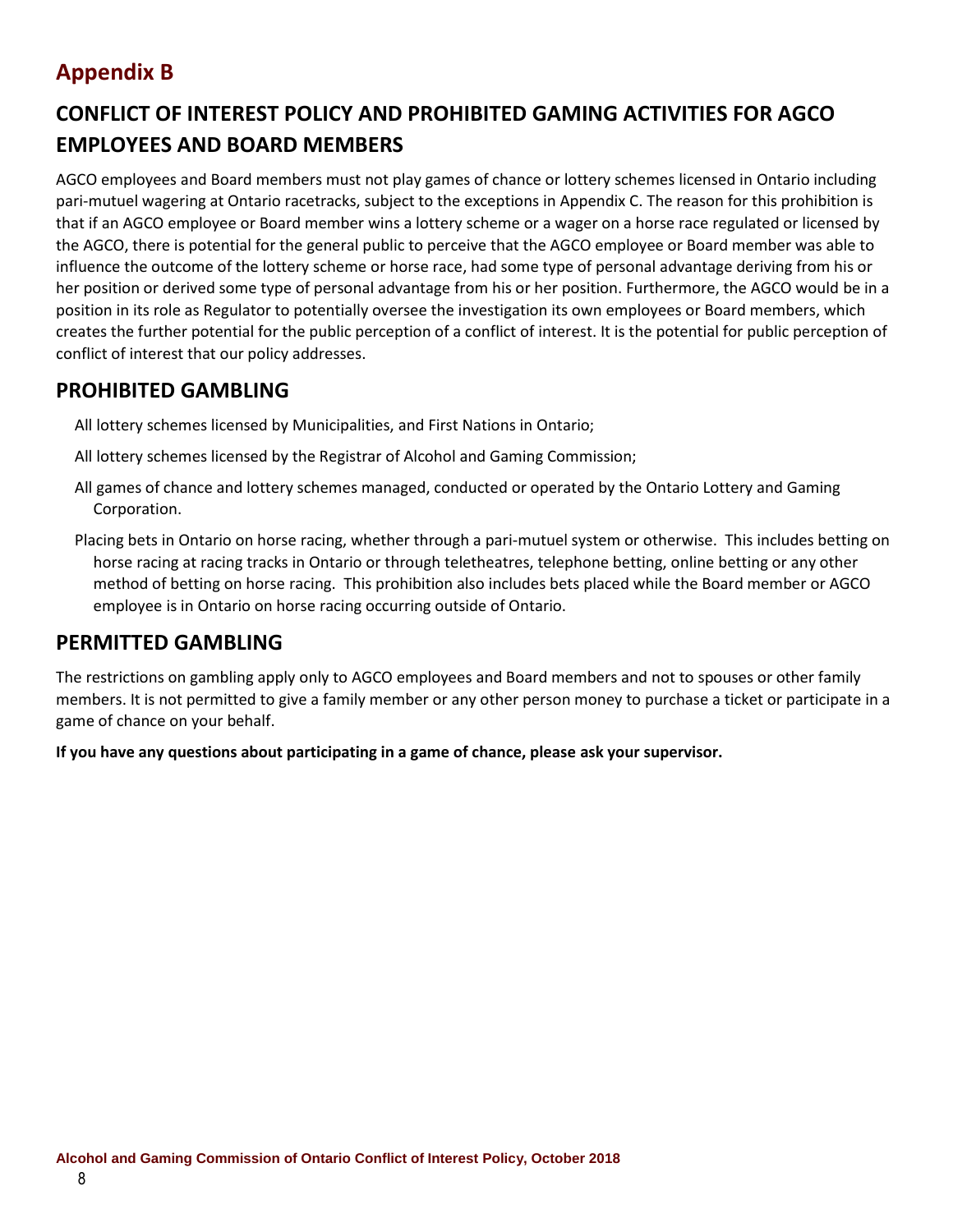# **Appendix C**

In accordance with the decision of Arbitrator Kevin Burkett released on April 23, 2013, and notwithstanding Appendix B, AGCO employees who are members of Local 565 of the Ontario Public Service Employees Union and who occupy positions\* where they have no meaningful role in the regulation or oversight of the games of chance or lottery schemes licensed in Ontario which are described below may play the games of chance or lottery schemes described below and redeem a prize where:

The purchase consists of a raffle ticket, a break open ticket or bingo paper, and:

- the purchase is from and redemption is by a charitable organization licensed by a municipal council or First Nation council with authority under an Order In Council to issue lottery licences;
- the purchase or redemption is not made from any person registered under the Gaming Control Act, 1992, such as a lottery retailer or operator in a gaming site; and
- the individual otherwise complies with this Conflict of Interest Policy

\*The list of positions whose incumbents are eligible to play the games of chance or lottery schemes described herein shall be determined by the AGCO in consultation with Local 565 of the Ontario Public Service Employees Union and may be amended from time to time. A current list of eligible positions is available from the AGCO.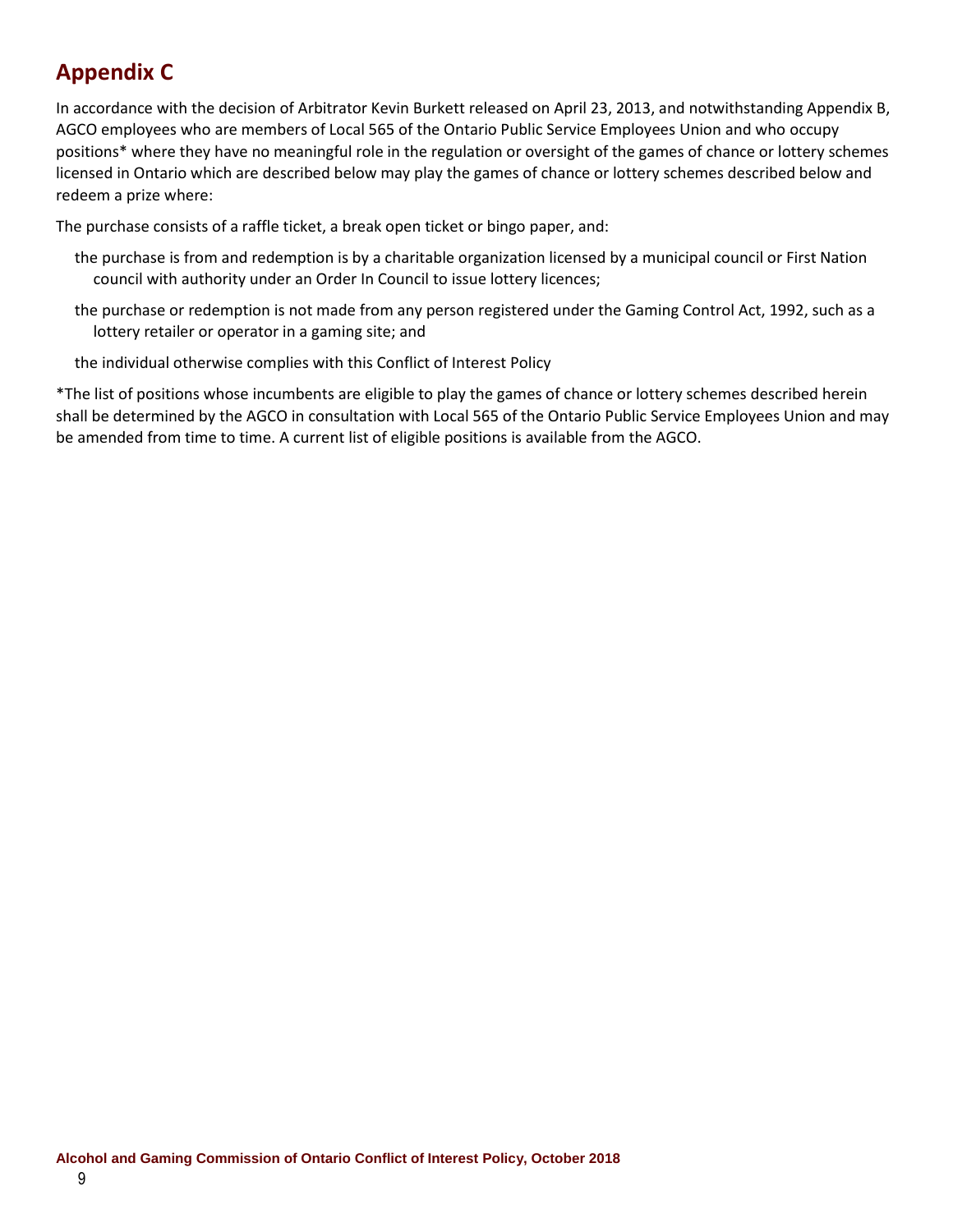## **Appendix D: Matters that might involve the Private Sector**

This Appendix applies to every AGCO employee and Board member, who routinely works on one or more matters that might involve the private sector and who has access to confidential information about the matter obtained during the course of his or her employment by the AGCO.

In this section, "matter that might involve the private sector" means a matter,

(a) that relates to services currently provided under a program of the Crown or by a public body, an agency of the Crown or a corporation controlled by the Crown with respect to which it is possible that a private sector entity will provide all or part of the financing for the services or will provide some or all of the services, and

(b) that has been referred to a ministry, a public body or an agency of the Crown by the Executive Council or a member of the Executive Council for review or implementation.

#### **Duty to declare certain financial interests**

When an AGCO employee or Board member described in this section begins work on a matter that might involve the private sector, he or she shall make a declaration to the Conflict of Interest Commissioner in which the employee or Board member discloses the following matters respecting his or her financial interests:

- A legal or beneficial interest of the public servant in securities or derivatives of corporations or governments, other than the Government of Ontario.
- A legal or beneficial interest of the public servant in a business entity or a commercial operation or in the assets of such an entity or operation.
- A legal or beneficial interest of the public servant in real property.
- A legal or beneficial interest of the public servant in a mutual fund that is operated as an investment club where,
	- (i) its shares or units are held by not more than 50 persons and its indebtedness has never been offered to the public,
	- (ii) it does not pay or give any remuneration for investment advice or in respect of trades in securities, except normal brokerage fees, and
	- (iii) all of its members are required to make contributions in proportion to the shares or units each holds for the purpose of financing its operations.

Despite the foregoing, the employee or Board member is not required to disclose his or her legal or beneficial interest in any of the following:

- A mutual fund within the meaning of subsection 1 (1) of the Securities Act other than a mutual fund described in subparagraph 4, immediately above.
- Fixed-value securities issued or guaranteed by a government or a government agency.
- A guaranteed investment certificate or similar financial instrument issued by a financial institution entitled by law to issue such instruments.
- A registered pension plan, an employee benefit plan, an annuity or life insurance policy or a deferred profit sharing plan.
- Real property that the public servant, or a member of his or her family, uses primarily as a residence or for recreational purposes.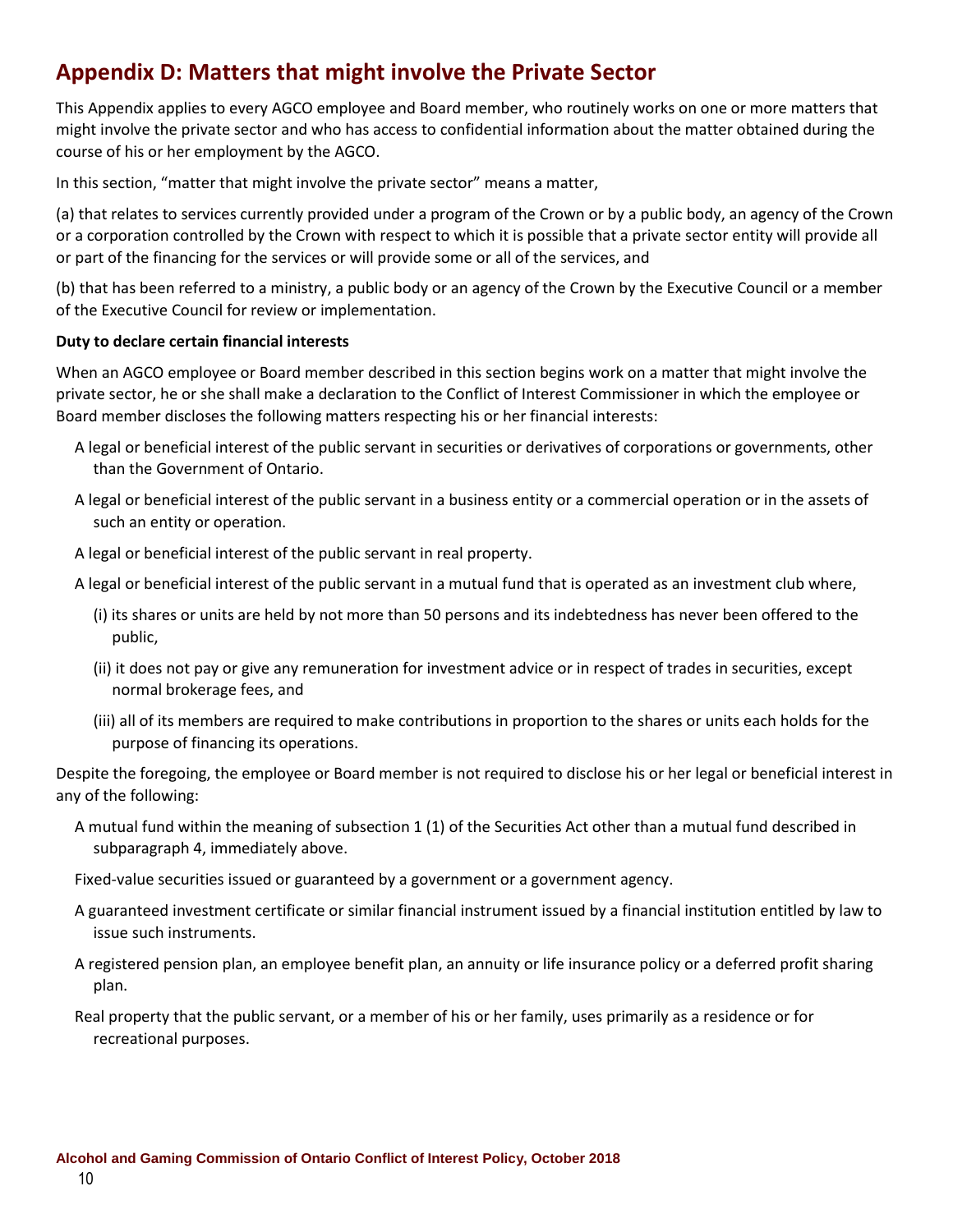The AGCO employee or Board member shall also disclose the information required by this section, with necessary modifications, in respect of his or her spouse and dependent children, but only to the extent that the legal or beneficial interests of the spouse or a child could create a conflict of interest. For this purpose, the employee shall make reasonable efforts to obtain information about the relevant financial interests of his or her spouse and dependent children.

The AGCO employee or Board member shall give the Conflict of Interest Commissioner a revised declaration whenever there is a change in any of the information required to be disclosed under this section.

#### **Prohibition on certain purchases**

An AGCO employee or Board member described in this section shall not purchase, or cause another person to purchase on his or her behalf, a legal or beneficial interest in an entity that is carrying on, or proposes to carry on, an activity relating to a matter that might involve the private sector.

Despite the preceding paragraph, an AGCO employee or Board member may purchase an interest in a mutual fund (within the meaning of subsection 1 (1) of the Securities Act) that includes securities of a person or entity described in the preceding paragraph, but not an interest in a mutual fund described above that would require disclosure under this section.

The prohibition described in this subsection ceases to have effect with respect to the matter,

six months after the date on which the action in respect of the matter is completed; or

six months after the date the Crown ceases to work on the matter.

#### **List of positions**

The Public Service Commission shall maintain a current list of positions in which public servants work in a ministry and routinely work on one or more matters that might involve the private sector.

The Commission shall ensure that public servants employed by the Crown in the positions described the list are advised of the duties and restrictions imposed upon them under this section.

Every ethics executive shall notify the Commission of changes to be made to the list with respect to those persons for whom he or she is the ethics executive.

### **[The Following Acknowledgements do not form part of the Conflict of Interest Policy] AGCO CONFLICT OF INTEREST POLICY**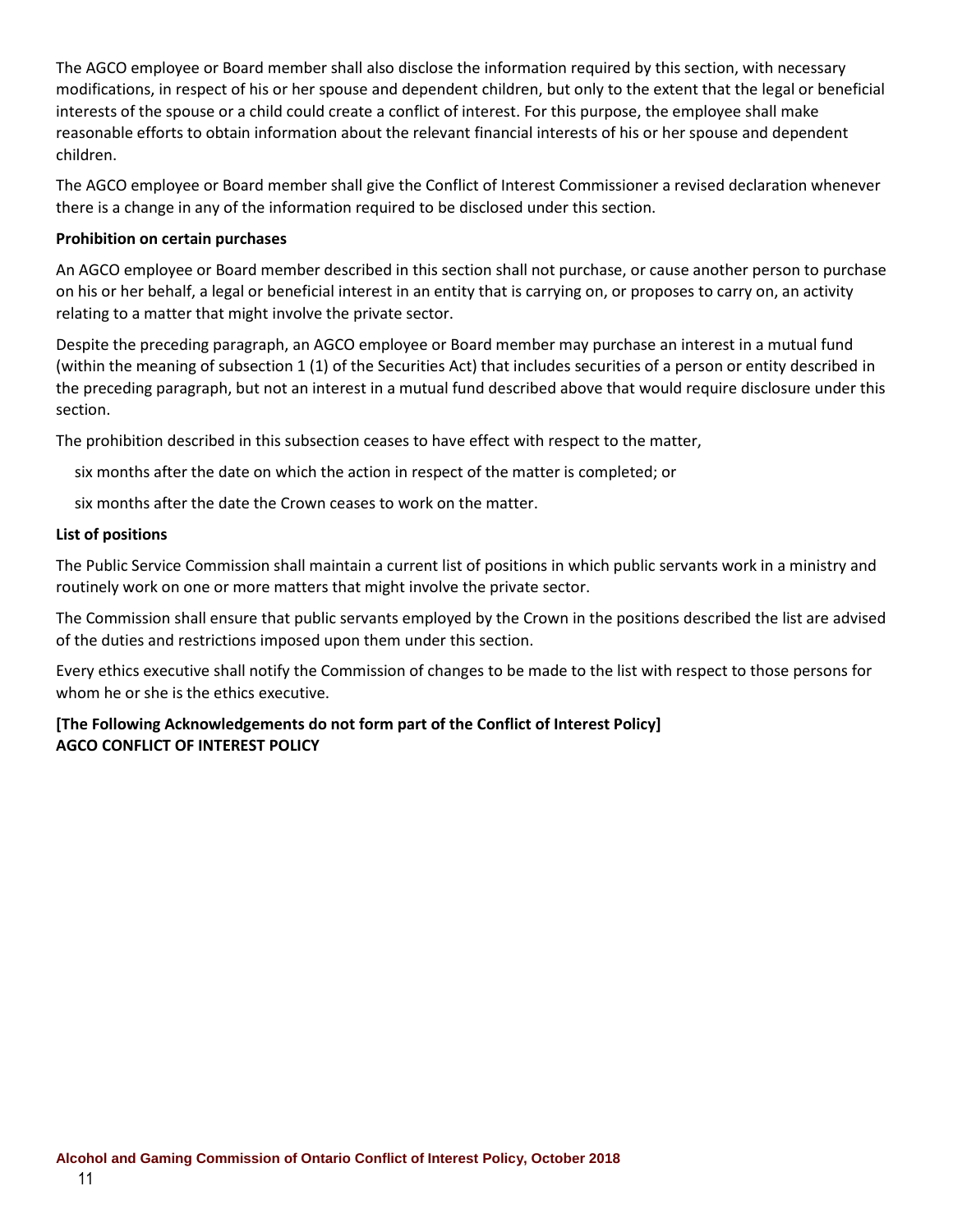### **EMPLOYEE ACKNOWLEDGEMENT**

#### I ACKNOWLEDGE THAT:

I have received a copy of the AGCO "Conflict of Interest Policy".

I am responsible for reading the Conflict of Interest Policy and directing any questions to my manager or supervisor for resolution.

#### I UNDERSTAND THAT:

- I am responsible to advise my immediate supervisor, in writing, of the names and locations of any immediate family member whom I know to work in any of the industries regulated by the AGCO.
- I am responsible to advise my immediate supervisor, in writing, of the names and work locations of any other of my relatives or friends who reside with me and whom I know to work in any of the industries regulated by the AGCO.
- I am responsible for avoiding conflict of interest situations and for the resolution of any conflicts of interest or perceived conflicts that exist or develop.

If a conflict of interest or perceived conflict of interest does exist or develop, I am required to:

disclose the conflict of interest or perceived conflict of interest to my ethics executive (the Chief Executive Officer of the AGCO);

assist in any investigation arising from the conflict of interest; and

abide by the advice of the ethics executive with respect to the conflict of interest and its resolution.

#### **Failure to comply with the Conflict of Interest Policy may lead to disciplinary action, up to and including dismissal.**

#### NAME:

POSITION:

#### DEPARTMENT:

DATE:

#### EMPLOYEE'S SIGNATURE:

**Note: To be signed in duplicate. Please retain one copy of this acknowledgement and forward one copy to Human Resources within five (5) working days of receipt.**

AGCO CONFLICT OF INTEREST POLICY